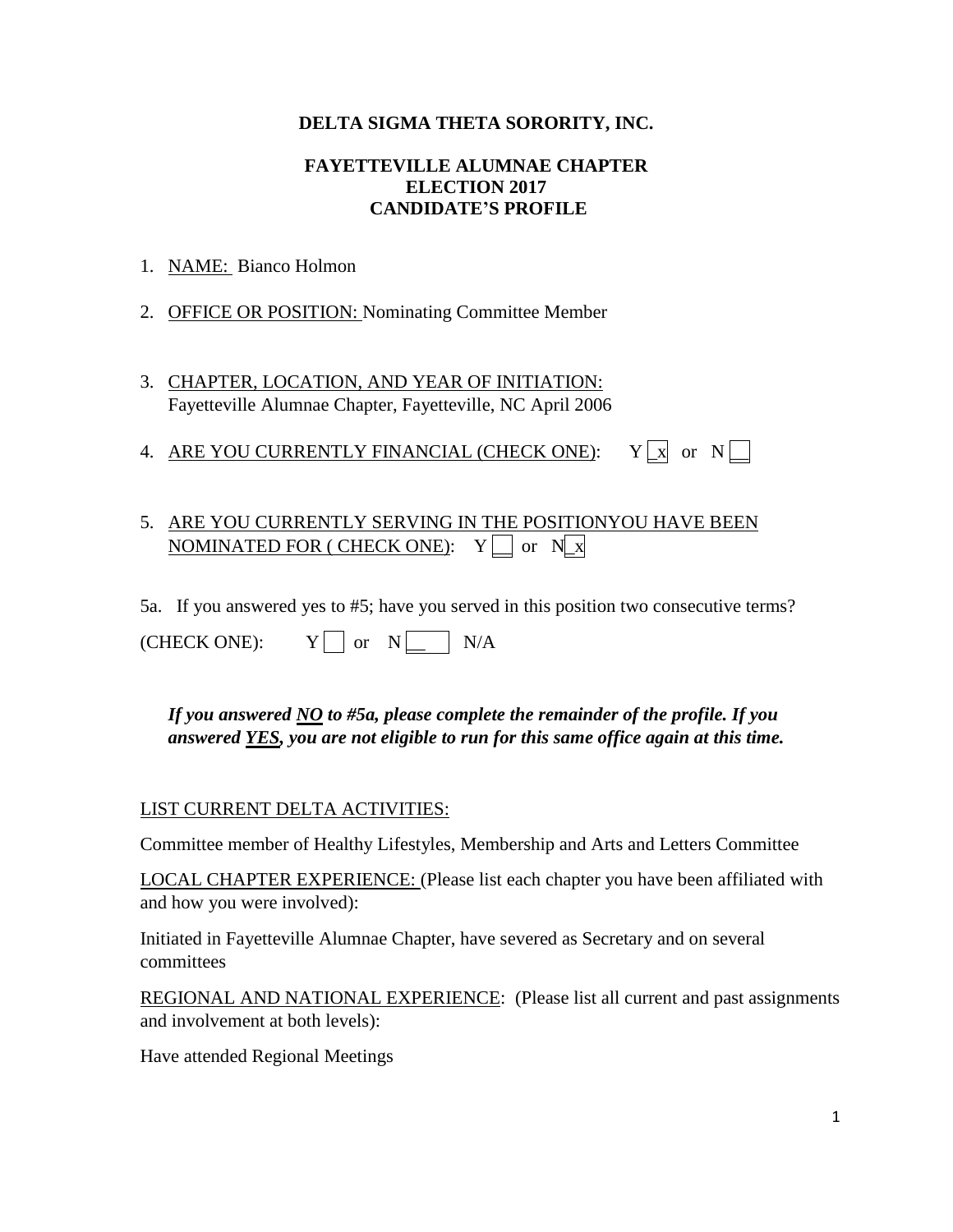## REGIONAL CONFERENCES AND NATIONAL CONVENTIONS ATTENDED (Years 2013 to 2016):

### $N/A$

### COMMUNITY INVOLVEMENT (Past & Present) AND ORGANIZATIONAL AFFILIATIONS:

Past Matron/President: Queen Esther Chapter #3, Order of the Eastern Star, active member, have held several positions in this organization

Kindah Court #43, Daughter's of Isis, member

Edward Evans Assembly #196: Position: Guide/Instructor of New Candidates, active member and have held several positions in this organization

ORGANIZATIONS (no more than 4):

See above

### POSITION AND /OR RESPONSIBILITY:

See above

STATE YOUR REASON(S) FOR SEEKING THIS SPECIFIC OFFICE: In 250 words or less, cite experiences, either in Delta or in your professional career, that impact directly on the position your are seeking. Include your plan/vision for the Fayetteville Alumnae Chapter in your response.

I am seeking office as a member of the Nominating committee as I want to play an active role in Fayetteville Alumnae Chapter, specifically when it comes to nominations. I have been a Delta officer before and am aware of the commitment level that is expected when one takes office. I have served on committees before and worked well with others not only in Delta, but in other organizations. I believe I would be a good fit for this position because I am a hard worker and enjoy being part of the process of making things happen. In my career, I am a therapist/clinician and feel that my insight and ablility to look at things in different ways would be beneficial to Fayetteville Alumnae Chapter. I would like to help to take the chapter to the next level with service, both to other Deltas and to those in the community. It would be an honor for me to serve.

Have you ever been suspended and /or placed on probation? YES  $\Box$  or NO  $\Box$  X

If yes, please list violation, date(s) of suspension or probation and fine levied.

N/A

## **NOTE: THE CANDIDATE PROFILE SHEET is considered incomplete if not signed.**